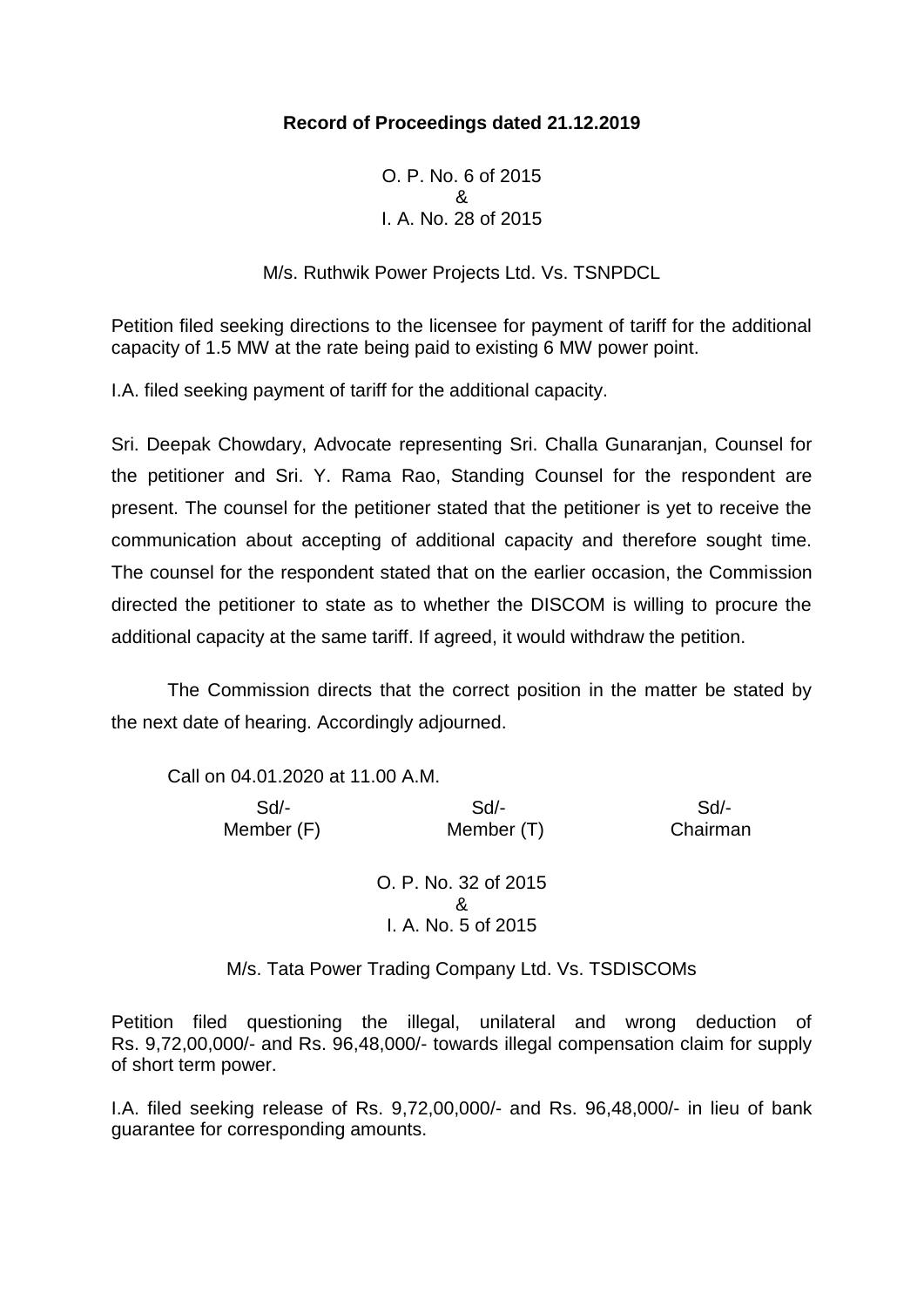Ms. Madhuri, Advocate representing Sri. Avinash Desai, Senior Counsel for the petitioner and Sri. Y. Rama Rao, Standing Counsel for the respondents are present. The counsel for the petitioner stated that the matter is pending before the Hon'ble High Court and there is a stay of proceedings. As soon as the stay is vacated, the petitioner will file a memo for hearing. The counsel for the respondents stated that apart from stay the matter involved jurisdiction issue also. As the Hon'ble High Court already decided the matter on the jurisdiction, the matter may be adjourned for ascertaining the correct status. Accordingly adjourned.

Call on 04.04.2020 at 11.00 A.M.

 Sd/- Sd/- Sd/- Member (F) Member (T) Chairman O. P. No. 51 of 2015 & I. A. No. 25 of 2015

M/s. Nile Limited Vs. APDISCOMs, TSSPDCL & APSPDCL

Petition filed seeking directions to the respondents for payment of monthly power bills.

I.A. filed seeking amendment of title in the original petition.

Sri. Deepak Chowdary, Advocate representing Sri. Challa Gunaranjan, Counsel for the petitioner and Sri. Y. Rama Rao, Standing Counsel for the respondents are present. The counsel for the petitioner stated that the matter involved payment of amounts and therefore, an I. A. is also filed for amendment of the title in the original petition. The counsel for the respondents stated that the matter involved jurisdiction, as also payment of amounts. He would ascertain the correct position on the issue and place the same before the Commission on the next date of hearing. Accordingly adjourned.

Call on 04.04.2020 at 11.00 A.M.

| Sd/-       | Sd         | Sd/-     |
|------------|------------|----------|
| Member (F) | Member (T) | Chairman |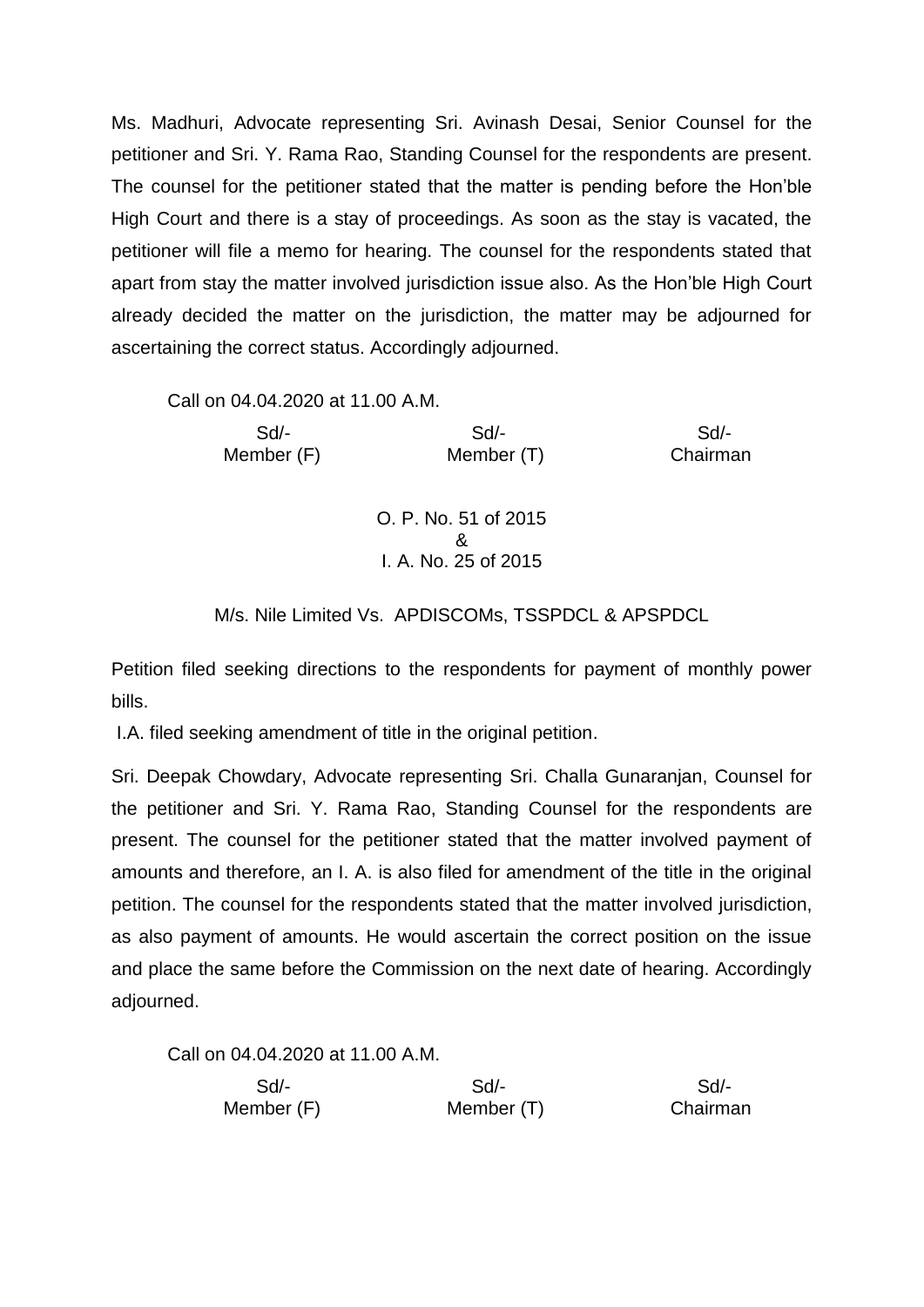# O. P. No. 2 of 2016

### M/s. Ultra Tech Cement Limited Vs. TSSPDCL & its officers

Petition filed questioning the action of DISCOMs in not implementing the order of CGRF.

Sri. Deepak Chowdary, Advocate representing Sri. Challa Gunaranjan, Counsel for the petitioner and Sri. Y. Rama Rao, Standing Counsel for the respondents are present. The counsel for the petitioner stated that the petition is for implementation of the orders of CGRF. The counsel for the respondent stated that they have filed writ petition before the Hon'ble High Court, which was dismissed and further writ appeal, which has been allowed and the matter was remanded to the single judge. Both counsel stated that as the matter is pending before the Hon'ble High Court, the matter may be adjourned for the time being. Accordingly adjourned.

Call on 22.02.2020 at 11.00 A.M.

 Sd/- Sd/- Sd/- Member (F) Member (T) Chairman O. P. No. 10 of 2016

#### TSDISCOMs Vs. –Nil-

Petition filed seeking consent for power purchase agreement in respect of 2 x 800 MW of Telangana Super Thermal Power Project, Phase – I by NTPC.

Sri. Y. Rama Rao, Standing Counsel for the petitioners is present. He stated that the Commission required the petitioners to undertake amendment of the agreement by way of interim order and also conveyed the same in its letter addressed in December, 2018. The Commission directed that further steps will be taken only after receipt of amended agreement in the matter. He would ascertain the latest status in the matter and place it before the Commission. They have to submit the latest position by way of a memo.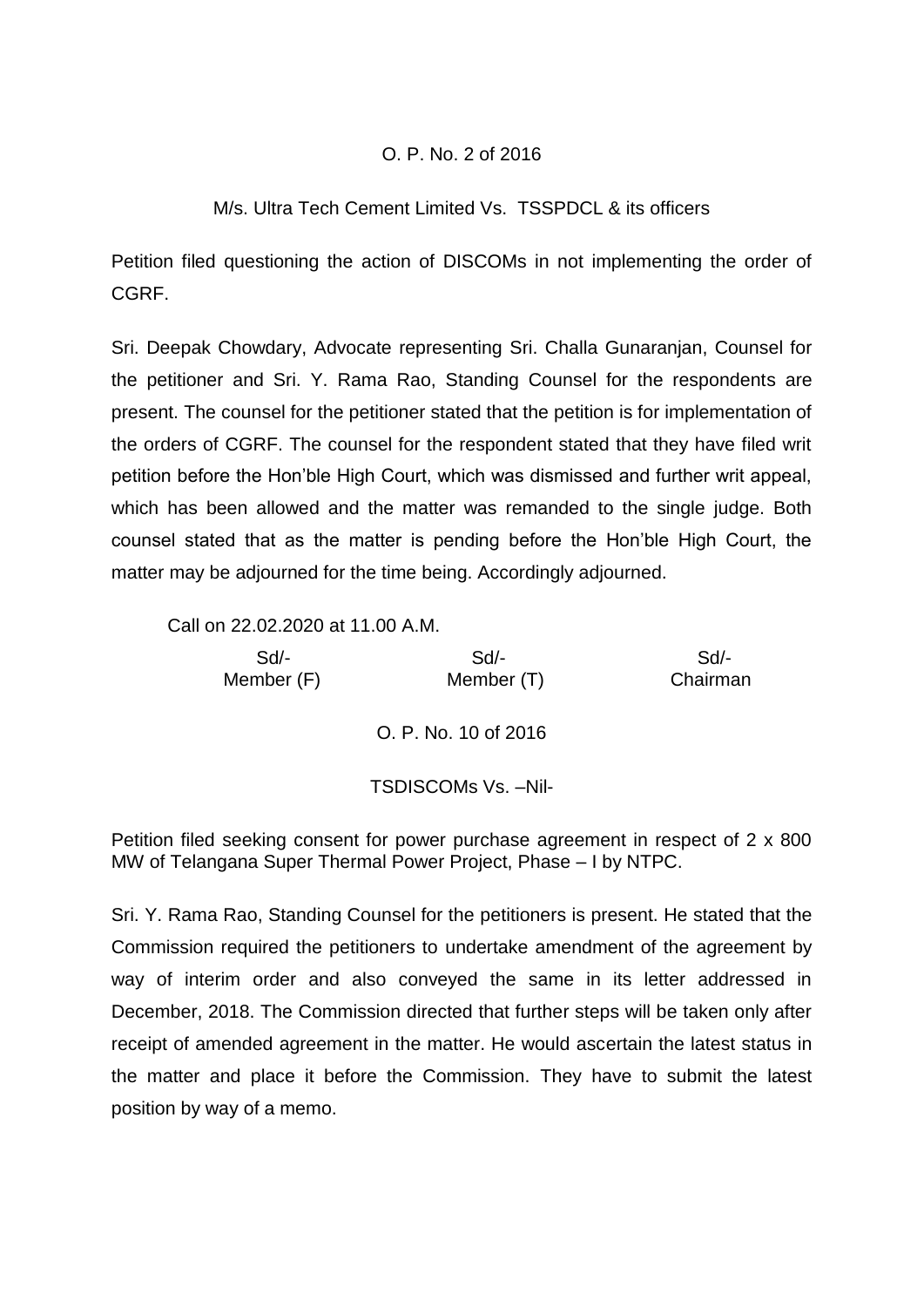The Commission pointed out that the matter was considered and examined by undertaking public hearing and pursuant thereto, interim order had been passed. Even now also upon submission of the status, the Commission will be required to undertake the same route of public hearing for deciding the matter. Accordingly adjourned.

Call on 04.01.2020 at 11.00 A.M.

 Sd/- Sd/- Sd/- Member (F) Member (T) Chairman

> O. P. No. 20 of 2016 & I. A. No. 13 of 2016

M/s. Sugna Metals Limited Vs. DE (Operation) TSSPDCL & officers.

Petition filed questioning action of DISCOMs in not implementing the order of CGRF and to punish the licensee under section 142 of the Act, 2003.

I.A. filed seeking non-compliance of various orders of CGRF and the Ombudsman.

Sri. V. Ramesh Babu, Advocate representing Sri. N. Vinesh Raj, Counsel for the petitioner and Sri. Y. Rama Rao, Standing Counsel for the respondents are present. The counsel for the respondents stated that the respondents have approached the Hon'ble High Court and the matter is pending consideration. The counsel for the petitioner stated that the matter is relating to implementation of order of the CGRF and he would ascertain the latest position and place it before the Commission on the next date of hearing. Accordingly adjourned.

Call on 18.01.2020 at 11.00 A.M. Sd/- Sd/- Sd/- Member (F) Member (T) Chairman

O. P. No. 21 of 2016

Sri. Akthar Ahmed Vs. CGRF-2, ADE (Operation), Shamshabad, TSSPDCL, DE (O) & SE (O), TSSPDCL.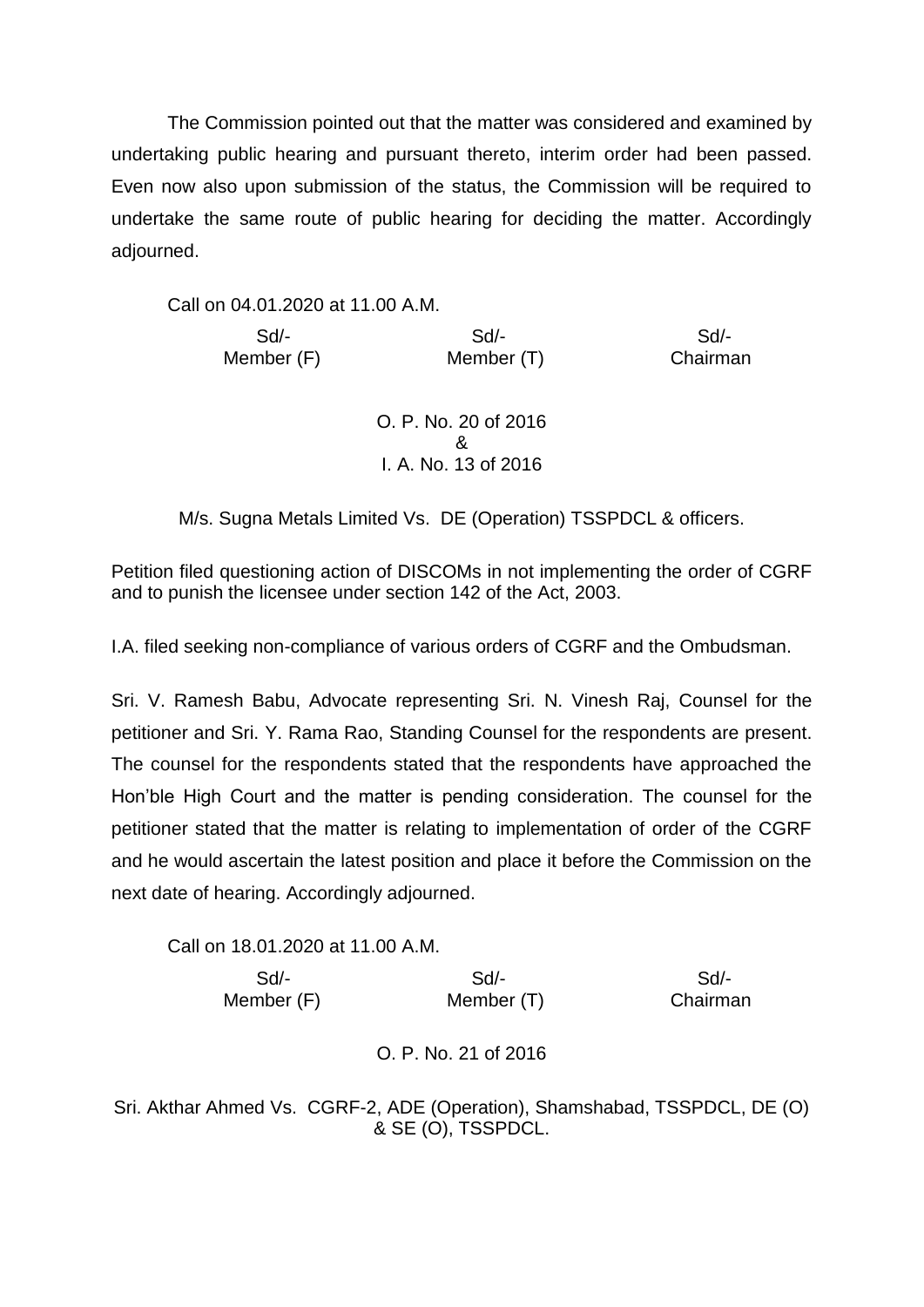Petition filed questioning action of DISCOMs in not implementing the order of CGRF and to punish the licensee under section 142 of the Act, 2003.

Sri. V. Ramesh Babu, Advocate representing Sri. N. Vinesh Raj, Counsel for the petitioner and Sri. Y. Rama Rao, Standing Counsel for the respondents are present. The counsel for the petitioner stated that the CGRF had ordered for shifting of the line, which is passing through the premises of the petitioner and the same is yet to be implemented. The counsel for the respondents stated that the Commission directed payment of the amount for undertaking shifting of line, for which the petitioner is not coming forward. The counsel for the petitioner sought time to ascertain the factual position in the matter. Accordingly adjourned.

Call on 18.01.2020 at 11.00 A.M.

| Sd/-       | Sd         | Sd       |
|------------|------------|----------|
| Member (F) | Member (T) | Chairman |

# O. P. No. 27 of 2016

M/s. Sugna Metals Limited Vs. DE (Operation) TSSPDCL & officers.

Petition filed questioning action of DISCOMs in not implementing the order of CGRF and to punish the licensee under section 142 of the Act, 2003.

Sri. V. Ramesh Babu, Advocate representing Sri. N. Vinesh Raj, Counsel for the petitioner and Sri. Y. Rama Rao, Standing Counsel for the respondents are present. The counsel for the respondents stated that the respondents have approached the Hon'ble High Court and the matter is pending consideration. The counsel for the petitioner stated that the matter is relating to implementation of order of the CGRF and he would ascertain the latest position and place it before the Commission on the next date of hearing. Accordingly adjourned.

Call on 18.01.2020 at 11.00 A.M. Sd/- Sd/- Sd/- Member (F) Member (T) Chairman

O. P. No. 6 of 2019

TSDISCOMs Vs. M/s. PTC India Ltd., & M/s. RKM Powergen Pvt. Ltd.